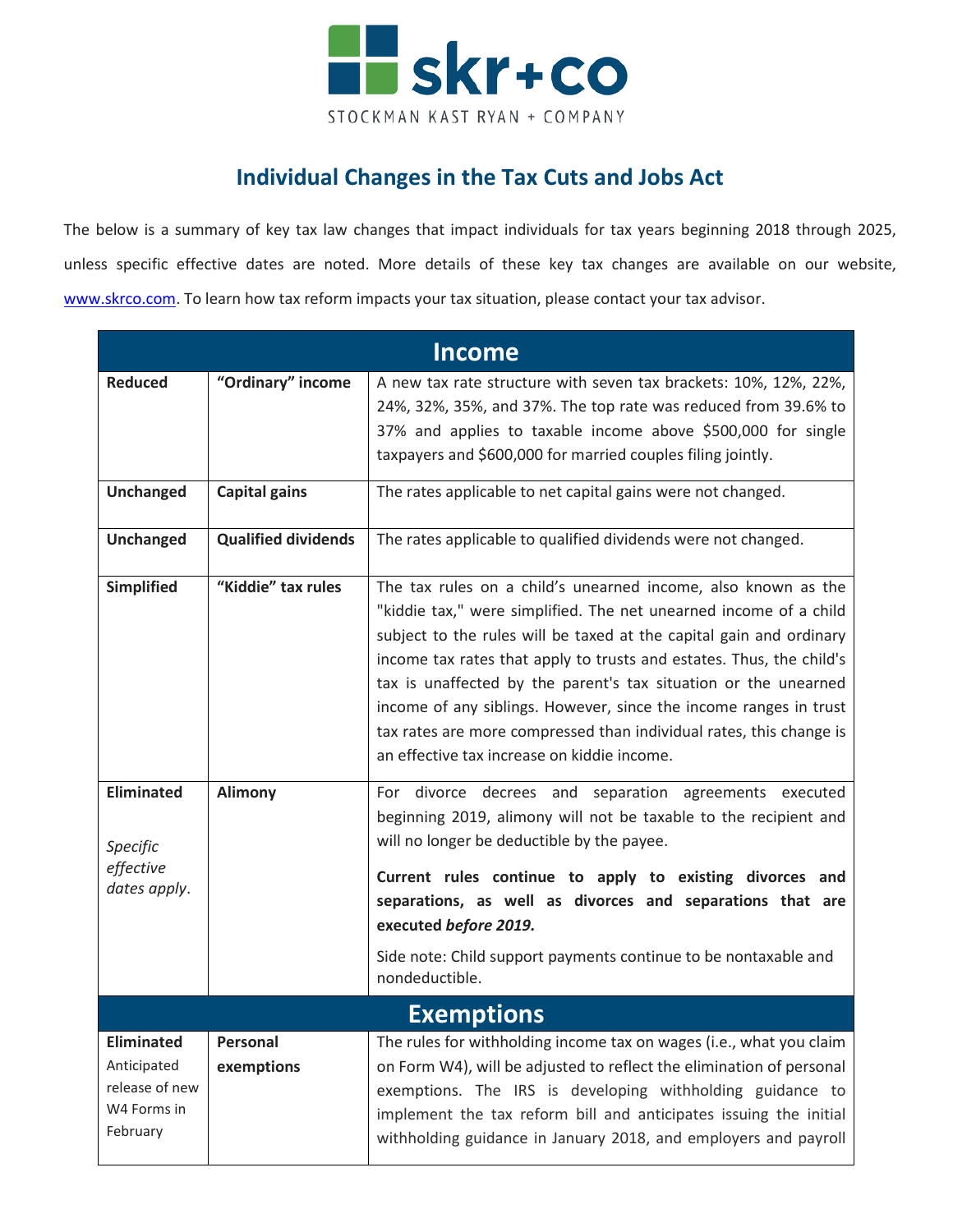| 2018.<br><b>Increased</b><br>Retained,<br>exemption<br>limits<br>increased    | <b>Estate and gift tax</b><br>exemption<br><b>Alternative</b><br>minimum tax<br>(AMT) exemption | service providers will be encouraged to implement the changes in<br>February 2018. The IRS emphasizes that this information will be<br>designed to work with the existing W-4 Forms that employees have<br>already filed, and no further action by taxpayers may be needed at<br>this time.<br>Effective for decedents dying, and gifts made, in 2018, the estate<br>and gift tax exemption has been increased to roughly \$11.2 million<br>(\$22.4 million for married couples).<br>The AMT has been retained for individuals by the new law, but the<br>exemption has been increased to \$109,400 for joint filers (\$54,700<br>for married taxpayers filing separately), and \$70,300 for unmarried<br>taxpayers. The exemption is phased out for taxpayers with |
|-------------------------------------------------------------------------------|-------------------------------------------------------------------------------------------------|---------------------------------------------------------------------------------------------------------------------------------------------------------------------------------------------------------------------------------------------------------------------------------------------------------------------------------------------------------------------------------------------------------------------------------------------------------------------------------------------------------------------------------------------------------------------------------------------------------------------------------------------------------------------------------------------------------------------------------------------------------------------|
|                                                                               |                                                                                                 | alternative minimum taxable income over \$1 million for joint filers<br>and over \$500,000 for all others.                                                                                                                                                                                                                                                                                                                                                                                                                                                                                                                                                                                                                                                          |
|                                                                               |                                                                                                 | <b>Deductions</b>                                                                                                                                                                                                                                                                                                                                                                                                                                                                                                                                                                                                                                                                                                                                                   |
| <b>Increased</b>                                                              | <b>Standard</b><br>deduction                                                                    | The new law increases the standard deduction to \$24,000 for<br>joint filers, \$18,000 for heads of household, and \$12,000 for<br>singles and married taxpayers filing separately. Given these<br>increases, many taxpayers will no longer be itemizing<br>deductions. These figures will be indexed for inflation after<br>2018.                                                                                                                                                                                                                                                                                                                                                                                                                                  |
| Limit<br><b>Changed</b>                                                       | <b>State and local</b><br>taxes (SALT)<br>deductions                                            | The itemized deduction for state and local income and<br>property taxes is limited to a total of \$10,000.                                                                                                                                                                                                                                                                                                                                                                                                                                                                                                                                                                                                                                                          |
| Limit<br><b>Changed</b><br>Specific<br>effective dates<br>apply.              | <b>Mortgage interest</b><br>deductions                                                          | Starting with loans initiated in 2018, home mortgage interest<br>on loans used to <i>acquire</i> a principal residence and a second<br>home is only deductible on debt up to \$750,000 (down from<br>\$1 million).                                                                                                                                                                                                                                                                                                                                                                                                                                                                                                                                                  |
| <b>Discontinued</b>                                                           | Home equity loan<br>deductions                                                                  | There no longer is any deduction for interest on home equity loans,<br>regardless of when the debt was incurred.                                                                                                                                                                                                                                                                                                                                                                                                                                                                                                                                                                                                                                                    |
| <b>Discontinued</b>                                                           | <b>Miscellaneous</b><br>itemized<br>deductions                                                  | There is no longer a deduction for miscellaneous itemized<br>deductions formerly deductible to the extent they exceeded two<br>percent of adjusted gross income. This category included items<br>such as tax preparation costs, investment expenses, union dues<br>and unreimbursed employee expenses.                                                                                                                                                                                                                                                                                                                                                                                                                                                              |
| <b>Threshold</b><br><b>Decreased</b><br>Specific<br>effective dates<br>apply. | <b>Medical expenses</b><br>deduction                                                            | Under the new law, for 2017 and 2018, medical expenses are<br>deductible to the extent they exceed 7.5 percent of adjusted gross<br>income for all taxpayers. Previously, the AGI "floor" was 10% for<br>most taxpayers.                                                                                                                                                                                                                                                                                                                                                                                                                                                                                                                                            |